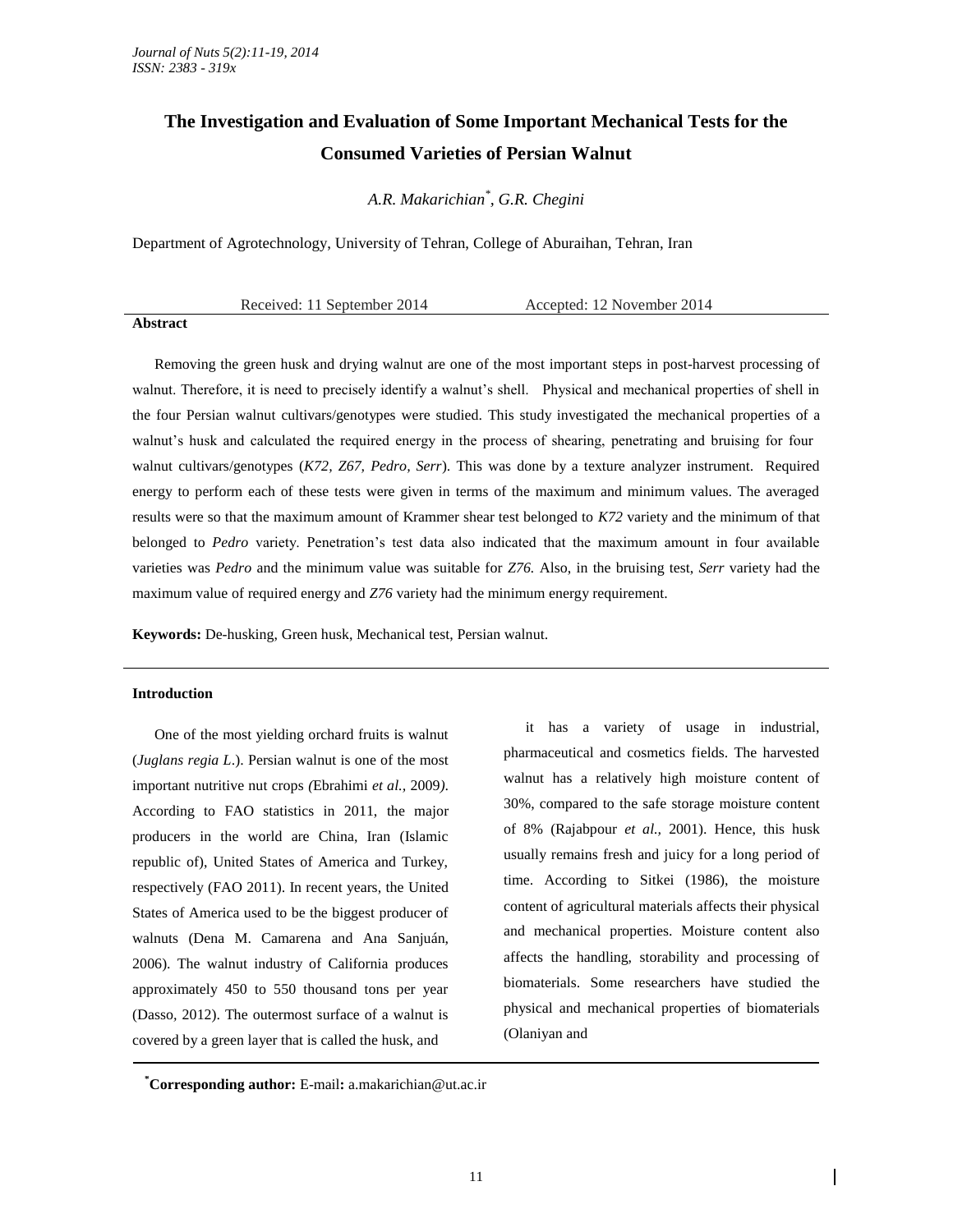Oje, 2002; Khazaei *et al.,* 2002; Aydin, 2002; Kaleemullah and Gunasekar, 2002; Aydin, 2003; Koyuncu *et al.,* 2004; Aviara *et al.,* 2005; Pliestic *et al.,* 2006; Razavi *et al.,* 2007; Oluwole *et al.,*  2007; Dash *et al.,* 2008; Altuntas and Ozkan, 2008; Altuntas and Erkol, 2010; Altuntas *et al.,* 2010; Davies, 2010; Purseglove, 2001; Singh *et al.,* 2010). Congestion of walnuts may cause some problems such as mustiness and turning black of nuts. Postharvest processing of agricultural products in addition to reducing the losses and costs related to transportation not only supplies value-added products, but it also provides a better export of them and increases the quality. In the case of walnuts, husking immediately after harvest and drying processing are important steps. Also, in order to achieve walnuts with a high quality, identifying the physical properties of them, particularly the husk of walnut, is an urgent need in this industry (Ghafari *et al.,* 2011; Ebrahimi *et al.,* 2009; Guzel *et al., 1999*).

## **Materials and Methods**

To determine the mechanical properties of the four walnut genotypes/cultivars (*K72, Z67, Pedro and Serr*), the stresses of green husk (Krammer shear test, penetration test and bruising test) was investigated. The gauge used for texture was the model HOUNFIELD-H5KS. All kinds of varieties were gained from the research center of agricultural issues in Tueserkan, a town in Hamadan County. In the Krammer shear test, the required shear force was measured by a food testing machine that has an electronic load cell. Also, these measurements were done in real time condition. The results were recorded on a computer. A penetration test was done by a piercing tool on the upper jaw. Walnuts (with its husk) was placed inside of its smaller diameter, between the fixed jaw and movable jaw. The penetrating force on the upper jaw was measured by an electric load cell under real time conditions. In the bruising test, walnuts (with its husk) was placed inside on its smaller diameter, between upper movable jaw and bottom fixed jaw. A resistant force was measured by an electric load cell. It is worth to mention that all tests were carried out five times for each variety. The required energies for each test were computed by MATLAB software. In order to calculate the consuming energy in along with these tests, the area under the displacement-force graphs were estimated by MATLAB software.

#### *Krammer shear test*

In this test, the husk was placed between two grooved jaws (with ten metal blades in 2 mm thickness, 82 mm length and 51 mm width), and the distance between the grooves was 3 mm. A schematic illustration of device's jaws has been shown. The upper jaw approached to the bottom jaw with 20 mm.min<sup>-1</sup> speed (Fig. 1). The shear forces of the husk were measured by an electric load cell (that has maximum capacity of 5 KN) and under Real time condition then this data are recorded on computer and finally are drawn automatically in form of the displacement-force graph.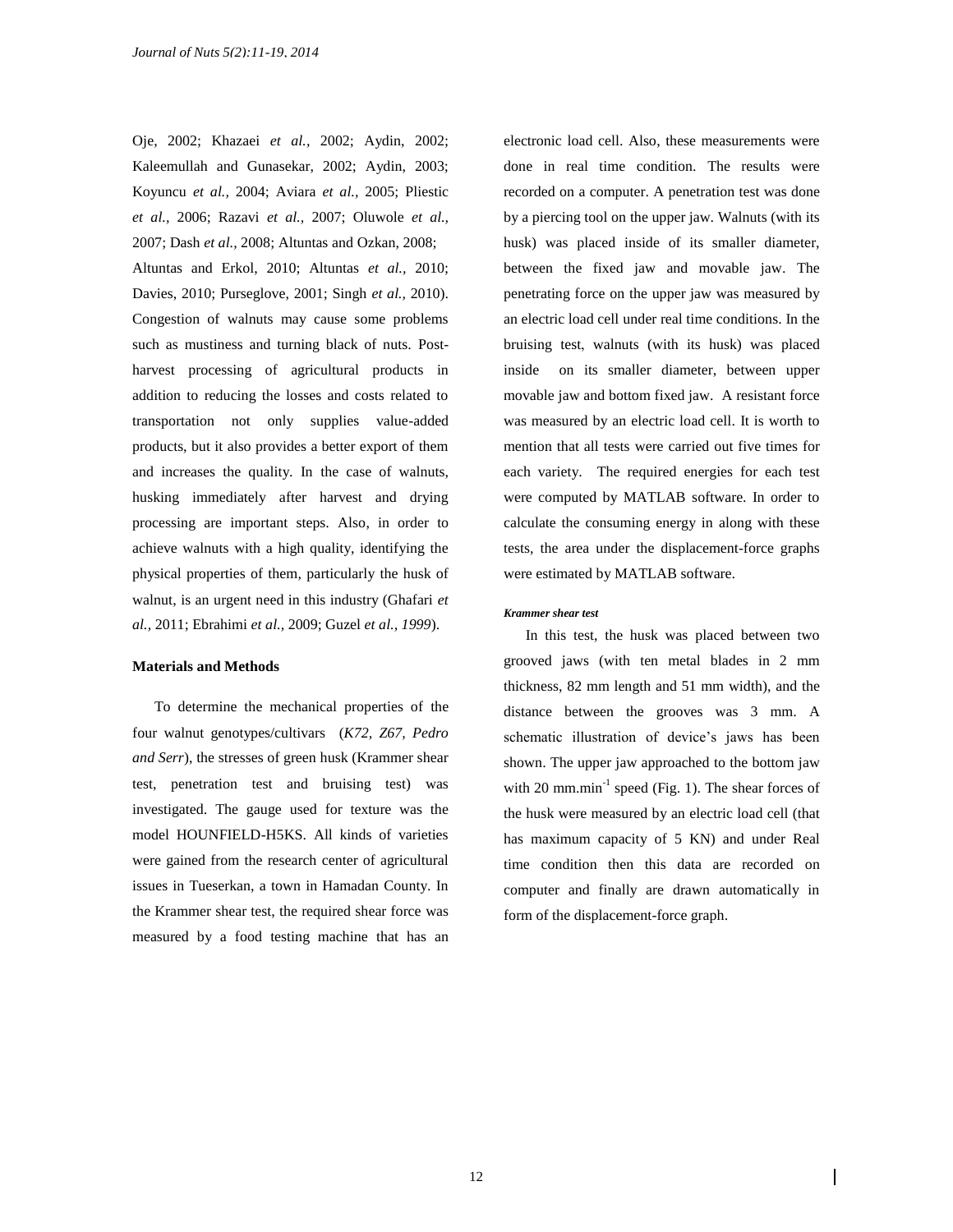

Fig.1. Schematic illustrated of used apparatus in Kerammer shear test

## *Penetration test*

In this test, a piercing tool with 6.4 mm of diameter was used. The walnut (with green husk) was placed on its smaller diameter, between movable penetrating jaw and fixed jaw. A schematic illustration of the apparatus is shown in Fig. 2. The upper piercing jaw approached the underneath jaw with 50 mm per minute speed. The penetration force

of the upper movable jaw was measured by an electric "Load cell" and under Real time condition. The resulted data are recorded on computer and finally they are drawn automatically as a displacement-force curve. This test was performed five times for all genotypes/cultivars (Serr, Pedro, Z67 and K72).



Fig. 2. Schematic illustration of used apparatus in penetration test.

## *Bruising test*

For this test, the walnut with green husk was placed on its smaller diameter between upper movable jaw and bottom fixed jaw. A schematic illustration of related apparatus has been shown. The upper squeezer jaw came near the bottom fixed jaw

with 50 mm per minute speed (Fig. 3). The resistant force of the walnut's husk was measured by an electric load cell (with maximum capacity of 5 kN), As mentioned earlier, this test was done five times for all varieties.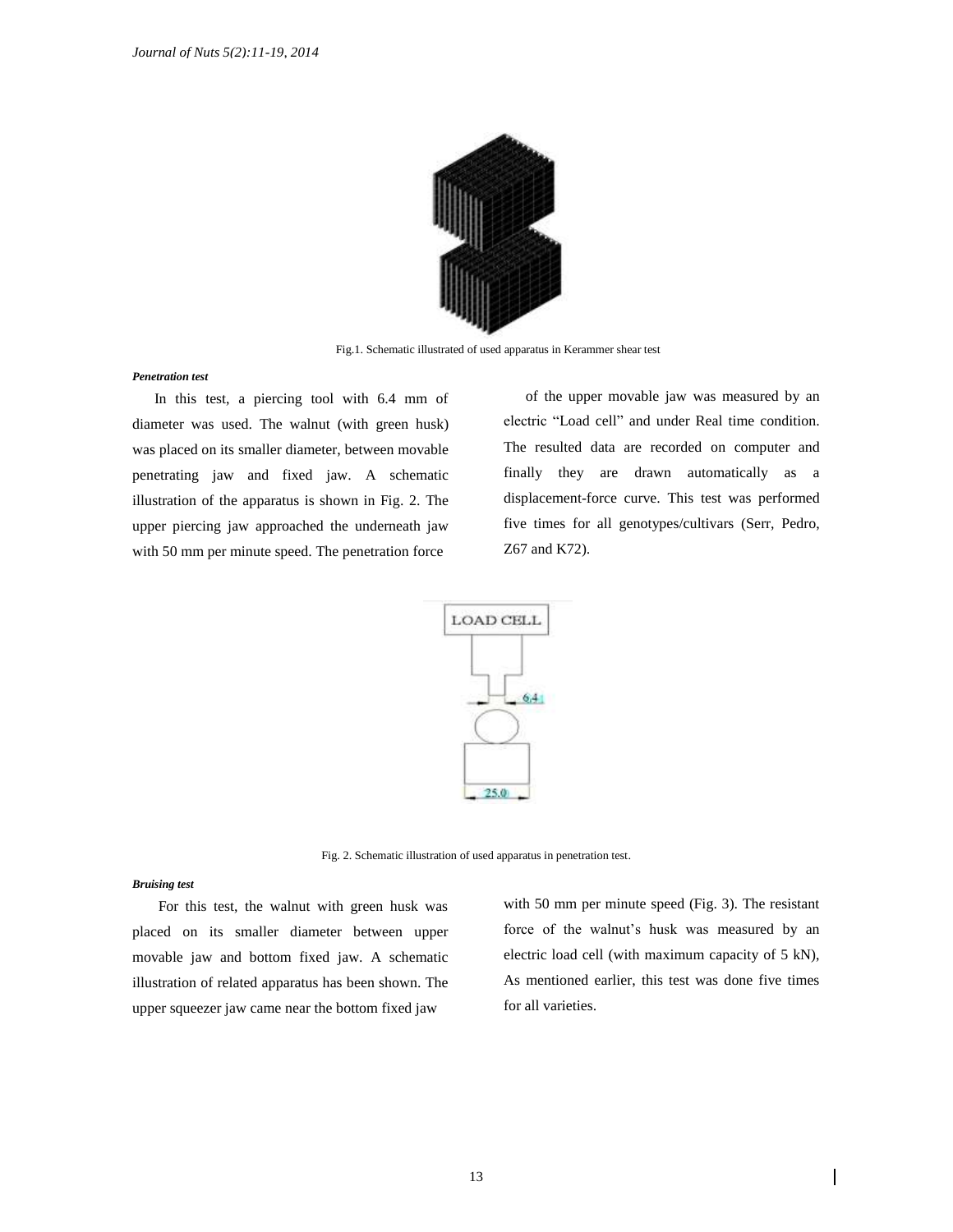

Fig.3. schematic illustrated of used apparatus in bruising test

*Calculating of required energy for shear, penetration and bruising tests with MATLAB software aided*

To compute the amount of consumed energy in addition to shearing, penetrating and bruising tests, the area underneath of displacement-force curve was

estimated by MATLAB software. All steps were performed on *Serr* variety's sample in the bruising test. The displacement-force curve of bruising test for *Serr* variety is shown Fig. 4.



Fig.4. Displacement-force curve for *Serr* variety in bruising test

This graph shows that proportional limit's force is 280 N, whereas the displacement is two millimeters. To calculate energy, the area under the graph should be calculated till the proportional limit's point. MATLAB software can be used to convert this image (Fig. 4) into a binary image (black and white) and count the number of white pixels. With the aid of Paint software this image was created. The colors of all pixels that are beneath the graph (till the proportional limit) are white and the remaining pixels are black in color. The resulting image can be seen in Fig. 5.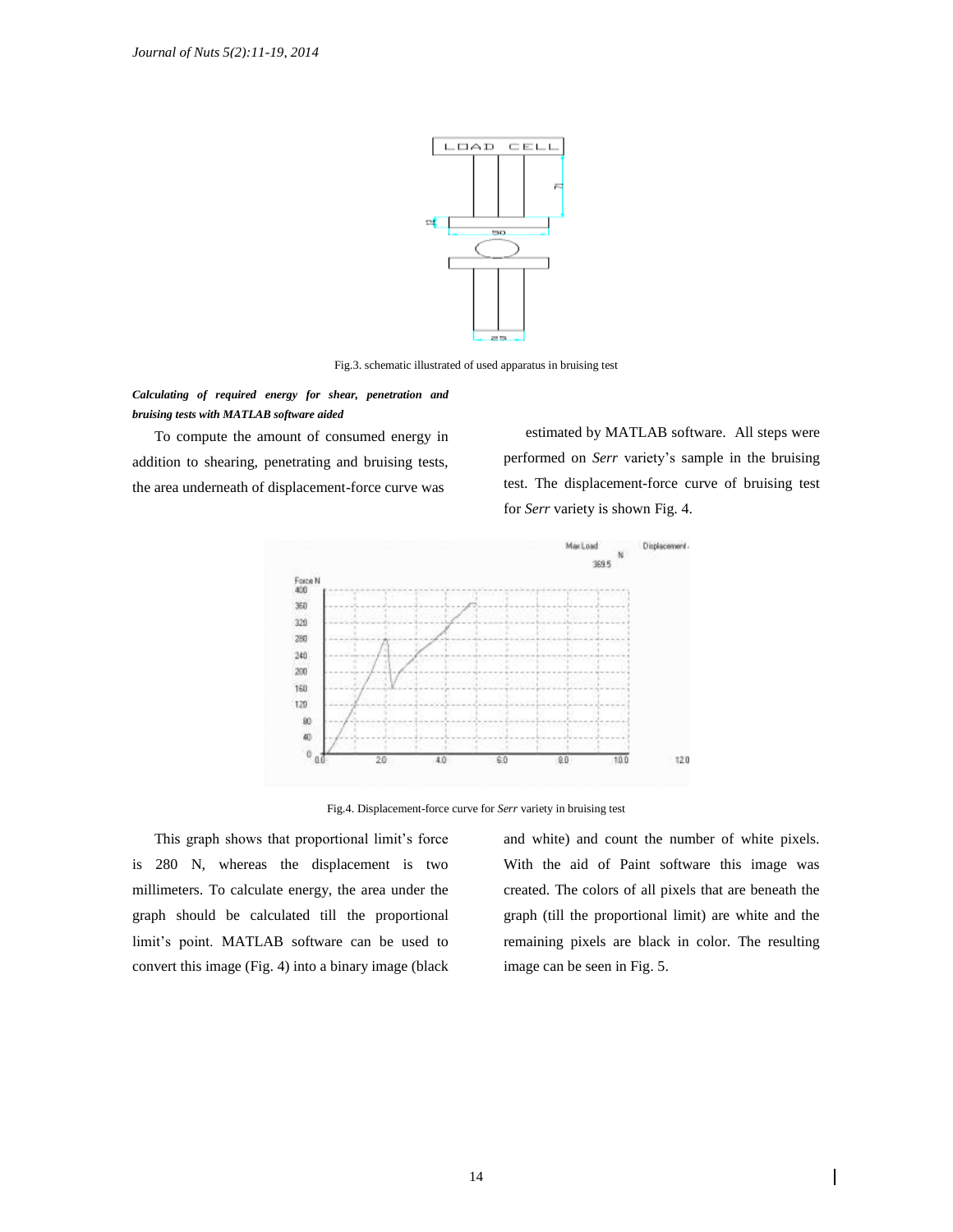

Fig.5. Displacement-force curve which is related to *Serr* variety in bruising test that is converted by Paint software

The counted white pixels for this sample are 6020. To calibrate the counted pixels (each pixel is equal to the amount of joules of work), one of used units in Fig. 5 can be chosen and counted by MATLAB software. This rectangular unit is shown as the dark gray color in Fig. 6. This unit was 40 Newtons in length and 1 millimeter in width and was is converted to binary mode with Paint software (Fig. 7). The number of pixels in this image was counted by MATLAB software and is equal to 990 pixels, which was equal to 40 Newtons per millimeter or 40 milli Jules.



Fig.6. Rectangular unit that is used to calibrate the counted pixels. This unit is shown in dark gray color in Fig



Fig.7. Rectangular unit that is used to calibrate the counted pixels. This unit is prepared for counting pixels in MATLAB, by Paint software

# **Results**

The results for all the varieties and tests are shown in Fig. 8.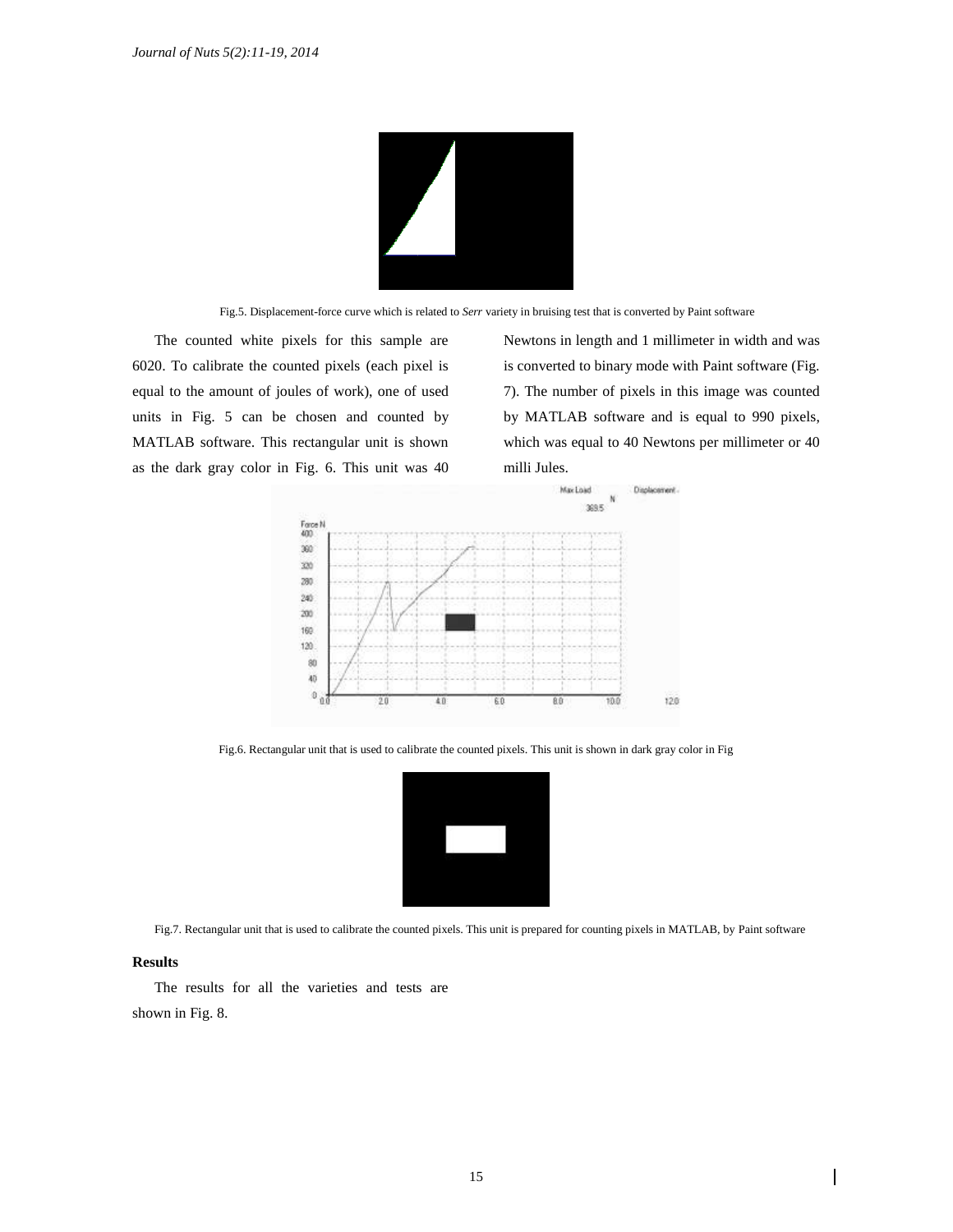

Fig. 8. Resulted data that are related to proportional limit's force (N) in all tests



The total quantities of pixels for the shear, bruising and penetration tests are shown in Fig. 9. The amount of work (m.J) per pixel that is related to the area under the curve (Fig. 10). In Fig. 11, the

final results of consumption of energy were presented. It should be mentioned that all data that are shown in Figs. 9, 10 and 11 are averaged results obtained from five replications of tests in all varieties.

 $\overline{\phantom{a}}$ 



Fig. 9. Number of pixels related to the area of force-displacement diagram in Krammer shear, penetrating and bruising test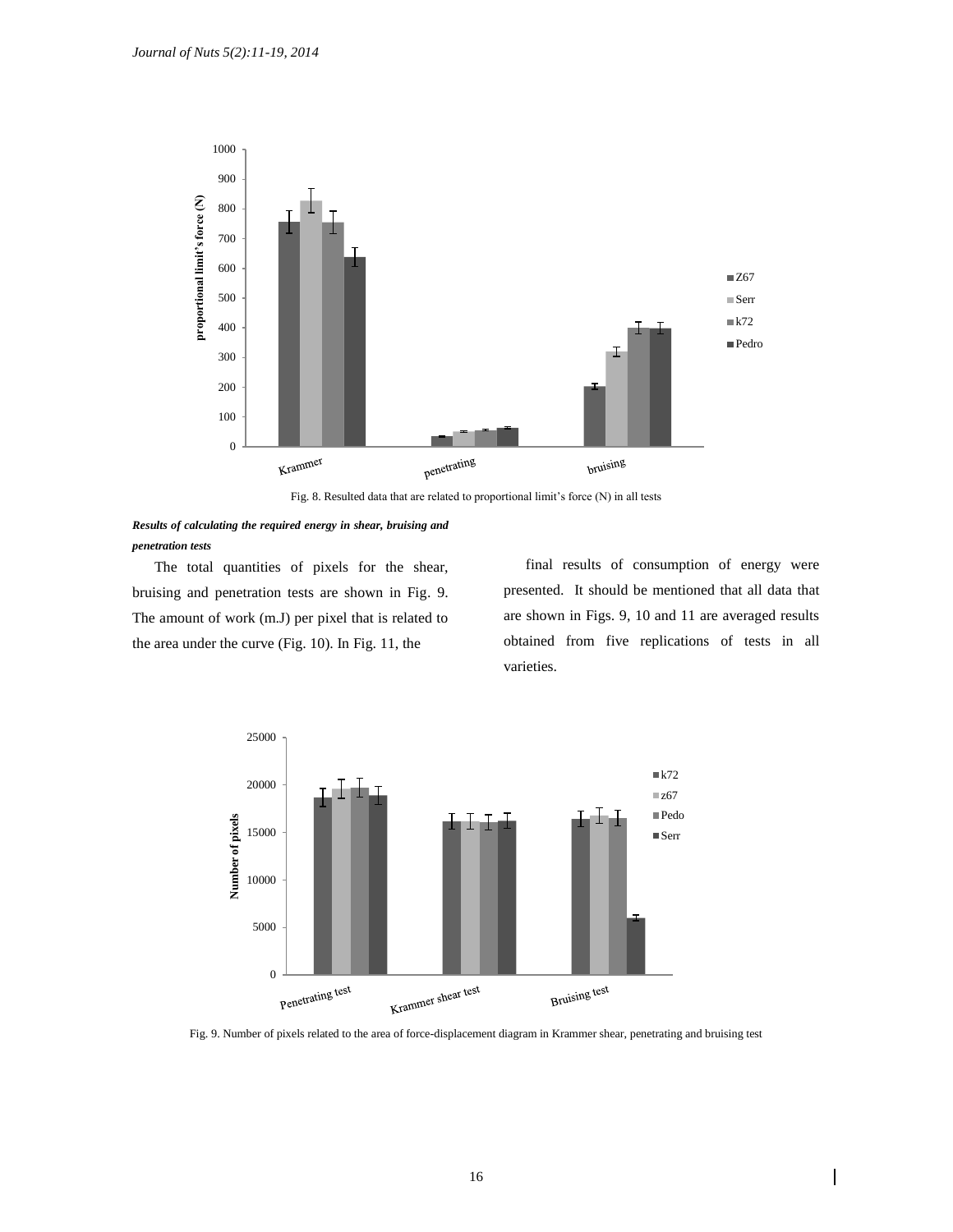

Fig. 10. Amount of work per one pixel in area of force-displacement diagram, related to all tests.



Fig. 11. Consumed energy (mj) in all kind of tests

## **Discussion**

Because walnuts are one of the most important crops in the world, it is important that to have a proper knowledge of the nut and its properties for better processing the product. Therefore, in this study, the properties of four

varieties of walnuts were studied. Several experiments were performed, such as the Krammer shear test, penetration test and bruising test. In all the experiments, a food testing machine (texture analyzer) was used. Also, each test was repeated five times. I in each trial, the data was obtained in a reatime condition. The averaged results of Krammer

 $\overline{\phantom{a}}$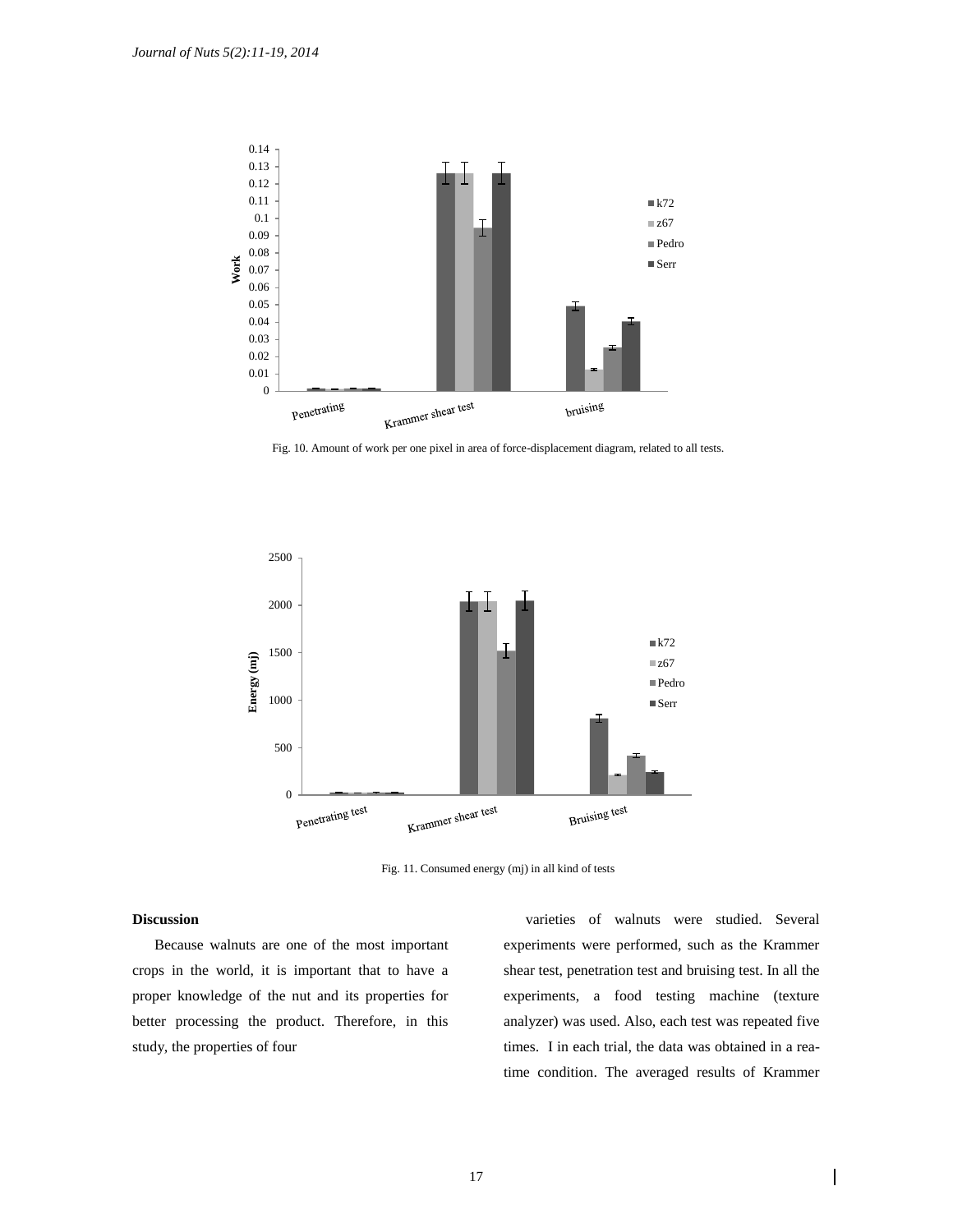shear test showed that the maximum value is were in the K72 variety and the minimum value was suited for the *Pedro* variety. The data from the penetration test indicated that the maximum and minimum values belonged to the *Pedro* and *Z67* varieties, respectively. In the bruising test, the highest value and the lowest value were for *serr* and *Z67*, respectively. The required energies for each trial were obtained by MATLAB software. In bruising test, the maximum and minimum values of consuming energies were for *K72* and *Z67* varieties, respectively (I thought previous sentence said *serr* and *Z67*). In the Krammer shear test, the highest consumed energy was for the *Serr* variety and the lowest value was for the *Pedro* variety.

## **References**

- Altuntas E, Erkol M (2011) The Effects of moisture content, compression speeds and axes on mechanical properties of walnut cultivars. Food and Bioprocess Technology. 4, 1288- 1295.
- Altuntas E, Gercekcioglu R, Kaya C (2010) Selected mechanical and geometric properties of different almond cultivars. International Journal of Food Properties. 13(2), 282–292.
- Altuntas E, Ozkan Y (2008) Physical and mechanical properties of some walnut (*Juglans regia L*.) cultivars. International Journal of Food Engineering. 4(4), 1–16.
- Aviara NA, Oluwole FA, Haque (2005) Effect of moisture content on some physical properties of shea nut. International Agro physics. 19, 193–198.
- Aydin C (2002) Physical properties of hazel nuts. Biosystems Engineering. 82(3), 297–303.
- Aydin C (2003) Physical properties of almond nut and kernel. Journal of Food Engineering. 60, 315–320.
- Dash AK, Pradhan RC, Das LM, Naik SN (2008) Some physical properties of simarouba fruit and kernel. International Agro physics. 22, 111–116.
- Dasso M (2012) Design, Construction, and Testing of a Walnut Cracker. Bioresource and Agricultural Engineering Department California Polytechnic State University - San Luis Obispo.
- Davies RM (2010) Some physical properties of Arigo seeds. International Agrophysics. 24, 89–92.
- Dena M, Camarena, Ana I, Sanjuán (2006) Consumer Preferences for Walnuts in Spain. Journal of Food Products Marketing. 12(4), 39-57.
- Ebrahimi A, Sharifi M, Rafiei Sh, Fatahi M (2009) Determination of Physical and Genotypes of Walnut. Iranian Journal of Biosystems Engineering. 40(1), 63-70.
- Ebrahimi A, Zarei A, Fatahi R, Ghasemi M (2009) Stusy on some morphological attributes of walnut used in mass models. Scientia Horticulture. 121, 490-494.
- Ghafari A, Chegini GR, Khazaei J, Vahdati K (2011) Design, Construction of Walnut. Biosystem Engineering. 87(3), 305-311.
- FAO. Statistical Database. 2011. [http://faostat.fao.org/site/339/default.aspx.](http://faostat.fao.org/site/339/default.aspx)
- Kaleemullah S, Gunasekar JJ (2002) Moisturedependent physical properties of Arecanut kernels. Biosystems Engineering. 82(3), 331–338.
- Khazaei J, Rasekh M, Borghei AM (2002) Physical and mechanical properties of almond and its kernel related to cracking and peeling.